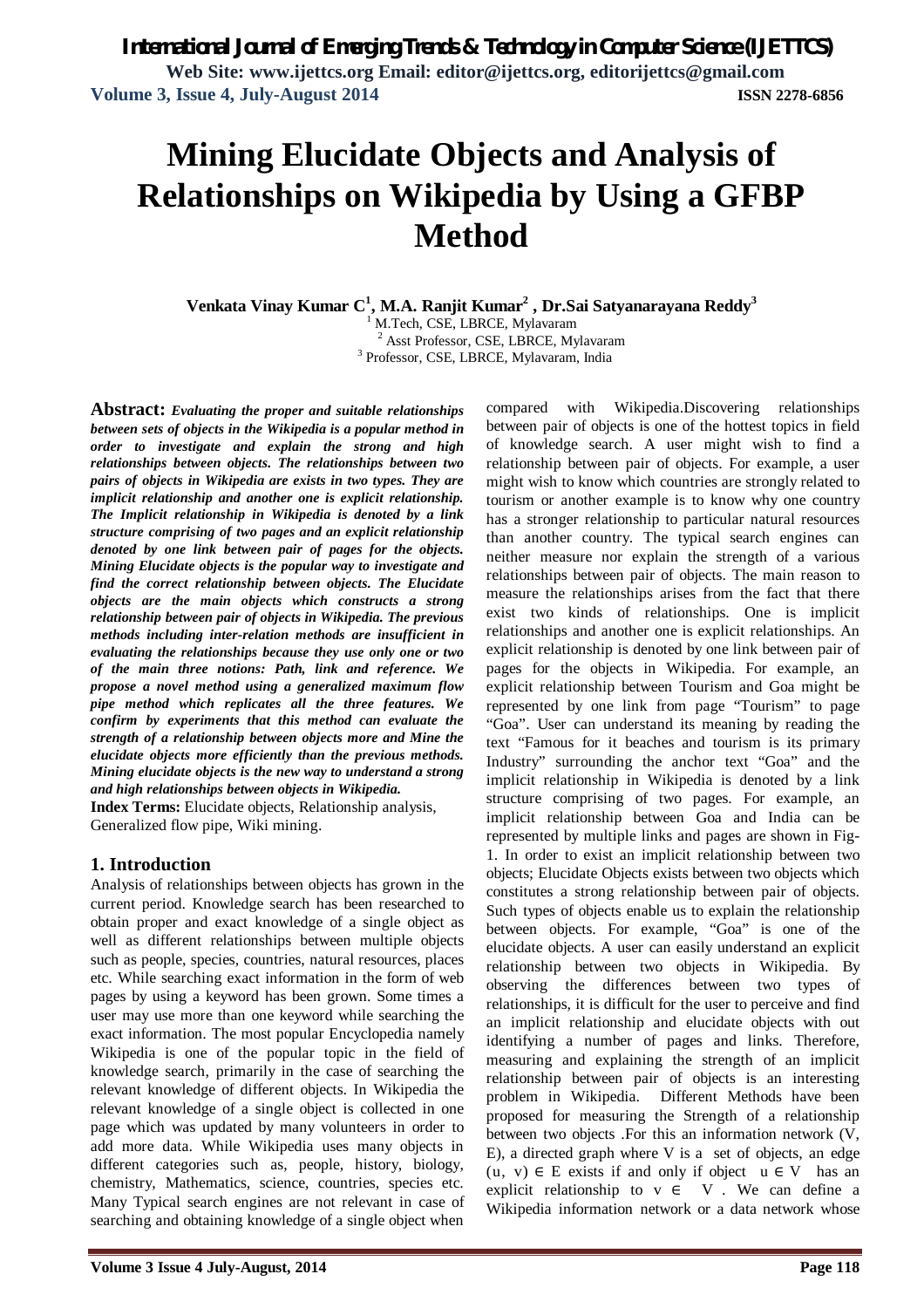vertices are pages of Wikipedia and whose edges are links between pages. We propose a new method for measuring a relationship on Wikipedia by reflecting all the three concepts: path, link, and reference . We measure relationships rather than similarities. As discussed in [1], relationship is a more common concept than comparing with the concept similarity. For example, it is hard to say Tourism is similar to India, but a relationship exists between Tourism and the India. The proposed method uses a generalized maximum flow pipe method [2], [3] on an data knowledge network to calculate the strength of a relationship from object s to object t using the value of the flow whose source is s and destination is t. A gain is assigned for every edge on the network. The flow value is sent along an edge is multiplied by the gain of the edge. Mainly the allocation of the gain to each edge is important for measuring a strong relationship using a generalized maximum flow pipe method. We propose a heuristic gain function utilizing the category structure in Wiki. We confirm through experiments that the gain function is sufficient to measure strong relationships appropriately. Previously, proposed methods that can be applied to Wikipedia by using a Wikipedia data knowledge network. Previously inter-relation exists for measuring the strength of an implicit relationship. PFIBF-path Frequency inverse backward frequency proposed by Nakayama et al. [4], [5] a n d CFEC- Cycle Free Effective Conductance proposed by Koren et al. [6] are based on inter-relation. We do not adopt the idea of inter-relation based methods, because they always underestimate objects having high degrees although such objects could be important to construct some relationships in Wiki. The methods which were proposed previously use only one or two of the three representative notions for measuring a relationship: path, link and reference, although all the notions are important factors for implicit relationships. Using all these notions i.e., link, path and reference together would be more appropriate for measuring an implicit relationship and mining elucidate objects. We calculate our method by using computational experiments on the encyclopedia Wiki. At first we select many pages from Wikipedia as our source objects and for each source object; we select many pages as the destination objects. Then we compute the strength of the relationship between a source object and each of its destination objects and finally rank the destination objects by the strength. Then by comparing the rankings acquiring by our method with those obtained by the path frequency inverse backward frequency and cycle-free effective conductance, Google Similarity Distance (GSD) Proposed by Cilibrasi and Vitányi [7], we determine that the rankings obtained by our method are the closest to the rankings obtained by human subjects. Especially, we determine that only our method can appropriately measure the strength of "3 hop implicit relationships" which abound in Wikipedia.

In an data knowledge network, an implicit relationship between two objects s and t is represented by a sub graph containing s and t. We say that the implicit relationship is a k-hop implicit relationship if the sub graph contains a path from s to t whose length is at least  $k > 1$ . Fig. 1 depicts an example of a 3-hop implicit relationship between "Tourism" and the "India."



### **Fig1:** Explaining the relationship between Tourism and the India

Our method can mine elucidate objects which constitutes a relationship by out putting paths contributing to the generalized maximum flow pipe, i.e., paths along which a large amount of flow is sent. We will explain in Section 4 that mining elucidate objects would open a novel way to deeply understand a relationship. Several semantic search engines [8] have been used for Searching relationships between two objects, using a semantic knowledge base [9] extracted from web or Wikipedia. Mean while the semantics in different knowledge bases, such as "is called," "type", " subtype of" and "subclass of" are mainly used to construct meaningful words for objects. Even though by using such semantic knowledge bases are still far from covering relationships existing in Wikipedia, such as "Goa" is a major primary industry in "Tourism". The important contributions of this paper are listed as follows:

- 1. A detailed and methodical survey of related work for measuring relationships or similarities between objects (Section 2).
- 2.A new method using generalized maximum flow pipe procedure for measuring the strength of a relationship between two objects on Wikipedia, which reflects the three terms: path, link and reference (Section 3).
- 3.Experiments on Wikipedia showing that our method is the most appropriate one than previous methods (Section 5.2).
- 4.Mining elucidate objects for deeply understanding a relationship between two objects (Section 4).

### **2. RELATED WORK**

We aim to measure the implicit relationships between pair of objects on the Wikipedia data knowledge network. Although a relationship between two objects is a more common concept than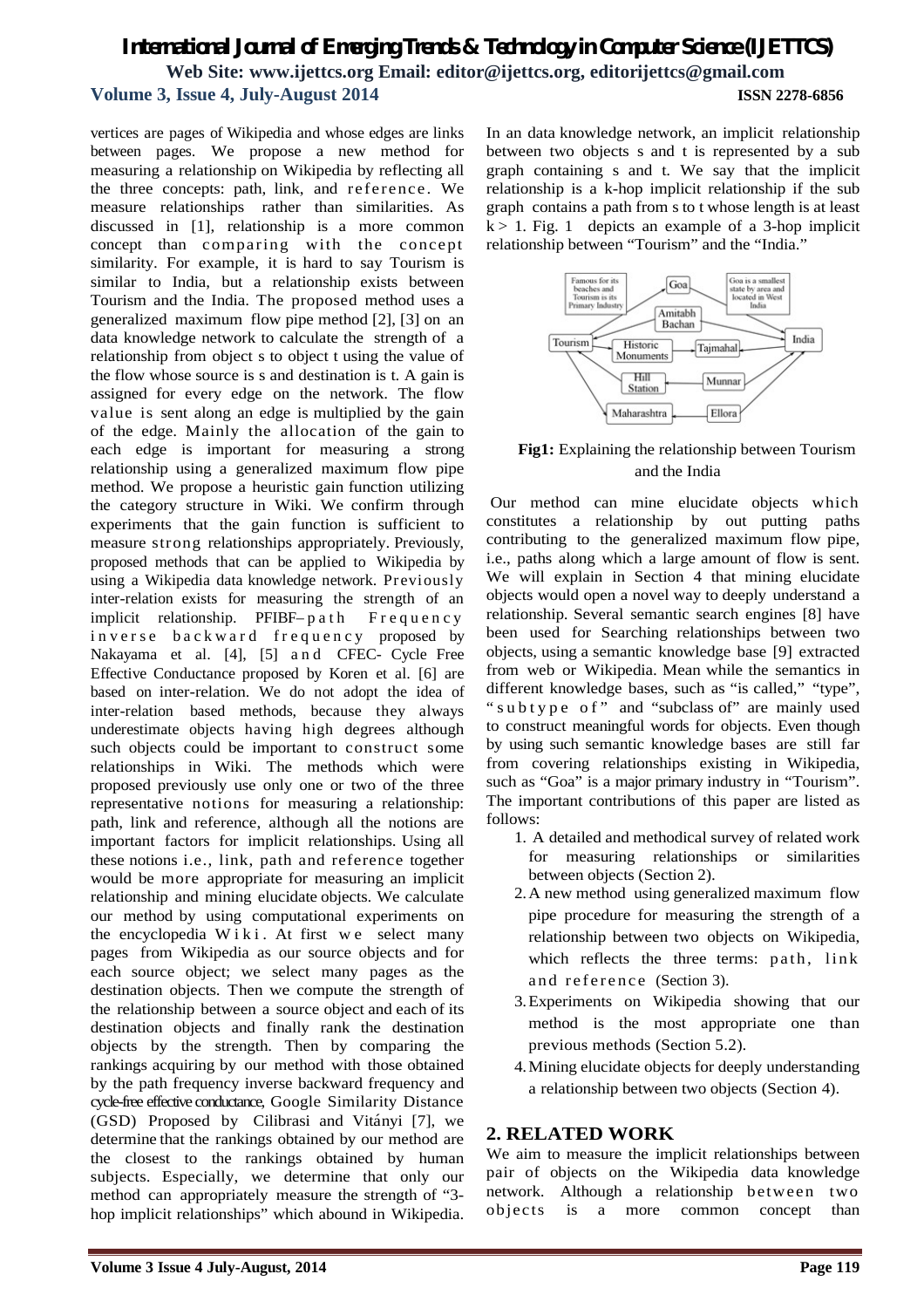considering the term similarity, we discuss existing methods for measuring either relationships or similarities between objects in this section.

### **2.1 Path, Link and Reference**

The c o n c e p t hitting time  $[10]$ ,  $[11]$  from vertex s to vertex t is defined as the expected no of steps in a random flow starting from s before t is visited for the first time. Actually, the hitting time from s to t in a network represents the average length of all the paths connecting both s and t. P.Sarkar and A.W.Moore [11] proposed Truncated Hitting Time (THT) to calculate the average length of paths connecting two vertices whose length are at most Lmax only. A smaller distance represents a larger similarity. THT does not estimate the link between two vertices. For example, suppose only  $m \geq 1$  vertex disjoint paths of length k connect sto t. Truncated Hitting time computes the distance from s to t to be k for any  $m_1$ . We compare our method with THT through experiments .in Section 5.The Erdos number [12] used by mathematicians is based on path and co authorships. The legendary mathematician Paul Erdos has a number 0, and the people who co wrote a paper with Erdös have a number 1; the people who co wrote a paper with a person with a number 1 have a number 2, and so on. The Erdös number is the path, or the length of the shortest path, from a person to Erdö s on an information network whose edge represents co authorship, a shorter path represents a stronger relationship.The connectivity [2], mainly the vertex link connectivity, from vertex s to vertex t on a network is the minimum number of vertices such that no path exists from s to t if the vertices are removed. s has a strong relationship to t if the link from s to t is large. The link from s to t is equal to the value of a maximum flow from s to t, where every edge and vertex has capacity 1.However; the path cannot be estimated by the maximum flow because the amount of a flow along a path is independent of the path length. Lu, Janssen, Milios [13] proposed a method for computing the strength of a relationship using a maximum flow pipe method. However, the value of a maximum flow does not necessarily decrease by setting only capacities even if the path becomes larger. Their method can not guess the path correctly by the value of the maximum pipe flow. As an alternative of setting capacities, we use a generalized maximum flow pipe method by setting every gain to a value which is less than 1. Therefore, the value of a maximum flow in our method decreases if the distance becomes longer.Reference-based methods assume that two objects have a strong relationship if the number of objects linked by both the two objects is large [14]. On the other hand, Reference is a notion by which the strength is represented by the number of objects linking to both objects. The Google Similarity Distance (GSD) proposed by Cilibrasi and Vitanyi [7] can be regarded as a concurrence based method and the strength of a relationship is measured between two words by counting the web pages containing both words. The concurrence can be treated as the reverse of the reference or co-citation. We

then include concurrence based methods among Referencebased methods in this paper. Milne and Witten [15] also proposed methods measuring relation-ships between objects in Wikipedia using Wikipedia links based on Reference. Reference-based methods can not deal with a typical implicit relationship, such as person w is regarded as a friend by person v who is regarded as a friend by person u. This relationship is represented by the path formed by two edges (u.v) and (v,w).In contrast, referencebased methods can deal with two edges going into the same vertex, such as edges (u,v) and (w,v).Therefore, Reference-based methods are not suitable for measuring an implicit relationship. Sim-Rank, proposed by G. Jeh and J. Widom [16], is an extension of Reference-based methods. Sim-Rank employs recursive computation of cocited objects , therefore it can deal with a path whose length is higher than 2, it can not deal with an implicit relationship "a friend of a close friend or a friend" similarly to Reference-based methods. If we define all edges as bidirectional, then Sim-Rank could measure the typical implicit relationship. However, we observed that Sim-Rank computes the strength of the relationship represented by a path constituted by an odd number of edges to be 0, even if all edges are bi-directional. Consider an example that Sim-Rank computes the strength of the relationship between u and w to be 0 if the relationship is represented by path  $(u, w)$  or  $(u, v0, v1, w)$ .

### **2.2 Interrelation**

The Interrelation based methods are used to measure the strength of a relationship by calculating all paths between two different objects. The Inter-relation based method was proposed by, L. Katz [17], Wasserman and K. Faust [18] and C.H.Hubbell [19]. Interrelation methods are also known as cohesion based methods. The inter-relation method has a property that its value highly increases if a popular object i.e. an object linked from or too many objects, exists. As Listed and pointed in other researches [6], [4] and this property is not suitable for calculating the strength of a relationship. Many Interrelation based techniques mainly the PFIBF and CFEC explained in the following were proposed to incorporate this property.Nakayama et al. [5], [4] proposed an interrelation or cohesion based method named as Path frequency inverse backward frequency (PFIBF). PFIBF approximately calculate all the paths whose length is at most  $k > 0$  using the k-th power of the adjacency matrix of a data knowledge network, instead of naming one by one all paths. However, in the k-th power of the matrix and a path containing a cycle whose length is at most k - 1 would appear. Path frequency inverse backward frequency (PFIBF) can not distinguish a path containing a cycle from a path containing no cycle. For example, if  $k \geq 3$  and two edges (u, v)  $\&$  (v, u) exists, then PFIBF counts both path  $(u, v)$  and as well as path  $(u, v, u, v)$  consists a cycle  $(u, v, v)$ u). PFIBF has a property that it estimates a single path, e.g., (u, v) in the previous example, for repeated times. The length of a cycle must be at least two. No path containing a cycle appears if  $k \le 2$ . In fact, PFIBF usually sets  $k = 2$ . Therefore, PFIBF is inappropriate for measuring three hop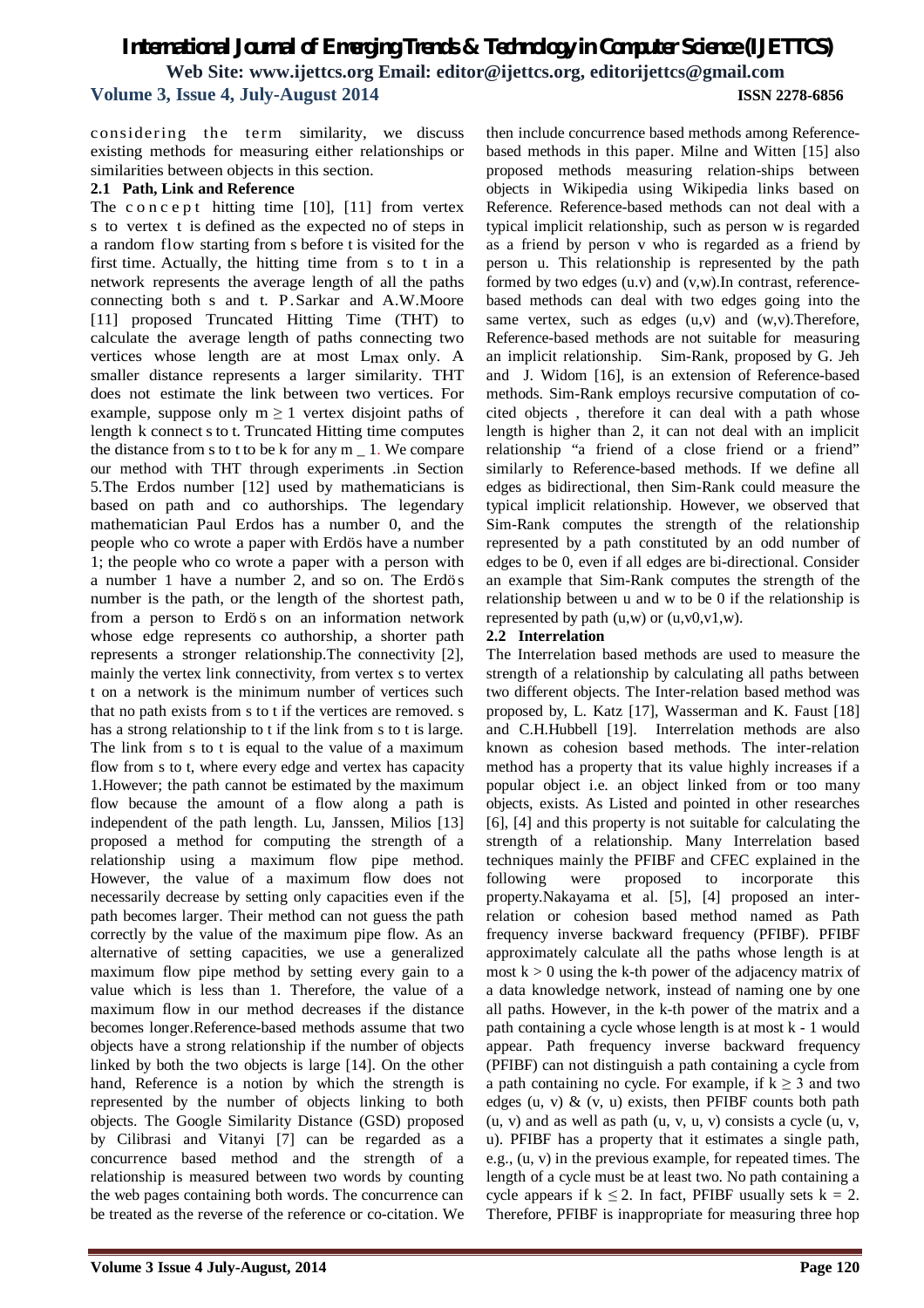implicit relationships. However, a no of 3-hop implicit relationships exist in Wiki. The Effective Conductance proposed by P.G.Doyle & J.L.Snell [20] is an Interrelationbased method also. Effective Conductance has the same disadvantage as PFIBF and it counts a path containing a cycle redundantly. Y.Koren et al. [4] proposed the cycle free effective conductance based on EC by solving this drawback. For a positive integer k, CFEC name one by one only the k-shortest paths between s and t, instead of computing all the paths. The CFEC excludes a path contains a cycle, although it can not count all the paths. We explain below that CFEC and PFIBF are unsuitable for measuring relationships in Wikipedia because of popular objects.

### **2.2.1 High Popular Objects in Wikipedia**

Consequently, Cycle Free Effective Conductance has the property that it could estimate the strength of a relationship smaller if the most popular objects are exists. Also, path frequency inverse backward frequency (PFIBF) has the identical property. The property is suitable for many types of different networks in which popular objects are considered as not important, such as stop words. However, this property would cause undesirable influences if popular objects might be important for a relationship. In Wikipedia, pages of famous people, species, history, places are written to be long and detail; these pages are linked from and linking to several different pages. Therefore, too many important popular objects existing on the Wikipedia data knowledge network represent famous people, places, species, history or events. Such important popular objects may be important to construct some main relationships.Let us consider the implicit relationship between the "Sushma" and "Sharif" depicted in Fig. 2. Modi was the Prime Minister of India and Sushma worked under the administration of Modi. Sharif and Haseena were the prime ministers of Pakistan and Bangladesh respectively. The numbers of objects which is linked to "Modi" in bidirectional way and "Sharif" are 1,299 and 389, respectively, in Wikipedia. CFEC and PFIBF allocate a less weight to path P<sub>modi</sub> containing "Modi" than that to path Phaseena containing "Haseena" because "Modi" is more popular, although path  $P_{\text{modi}}$  would be not less important than path Phaseena in this example. The object popularity is essentially independent of the strength of a relationship in Wiki. We ascertain in Section 4 that CFEC and PFIBF are not suitable for measuring relationships on Wikipedia.



**Fig.2.** A Relationship between Sushma and Sharif

### **3. A Generalized Flow Based Pipe Method for measuring relationships in Wikipedia**

The three basic concepts path, link and reference are important notions for measuring relationships. Interrelation or cohesion based methods does not estimate popular objects. The popular objects may be important for constituting relationships in Wikipedia. We propose a generalized maximum flow based pipe method which reflects all the three concepts and does not underestimates popular objects, in order to measure different relationships on the encyclopedia Wikipedia appropriately.

### **3.1 Generalized Maximum Pipe Flow**

The generalized maximum flow pipe problem is identical to the classical maximum flow problem except that every edge e has a gain or increase value  $\gamma$  (e) is 0. The flow value is sent along the edge e and it is multiplied by  $\gamma$  (e). Let  $f(e) > 0$  be the flow f on edge e, and  $\mu(e) \ge 0$  be the capacity of edge e. The capacity constraint f (e)  $\leq \mu$  (e) must hold for every edge e. The goal of the problem is to send a flow emanating from the source vertex which is subject in to the destination vertex t to the highest level subject to the capacity constraints. Let a generalized flow based pipe network  $G = (V, E, s, t, \mu, \gamma)$  be Information or data knowledge network  $(V, E)$  with the source  $s \in V$  and the destination  $t \in V$ , the capacity  $\mu$ , and the gain  $\gamma$ . Fig 3 shows an example of a generalized maximum pipe flow on a generalized network. Flow is sent from the source s to  $v_1$ in the form of 1 unit, i.e.  $f(s, v_1) = 1$ the amount of the flow is multiplied by  $\gamma$  (s, v<sub>1</sub>) when the flow arrives at v<sub>1</sub>. Consequently, only 0.8 units arrive at  $v_1$ . In this way, only 0.512 units arrive at the destination t. The capacity constraint for edge  $e = (u, v)$  must hold before the gain is multiplied. F(s, v<sub>1</sub>) =1 $\leq \mu$ (s, v1) must hold. Now we propose a new method for calculating the strength of a relationship using the generalized maximum pipe flow. The value of flow f is defined as the total amount of f arriving at destination t. We use the value of a generalized maximum pipe flow emanating from s as the source into t as the destination in order to measure the strength of a relationship from object s to object t. A larger value signifies a stronger and important relationship. We treated the vertices in the paths composing the generalized maximum pipe flow as the objects constructing or constituting the relationship. We ascertain the claim that our method can reflect the three representative notions explained in Section 2- path, link and reference also known as co citation.At first, we consider the path; usually a shortest path denotes a higher relationship. In our method, we set  $\gamma$  (e) < 1 for every edge e, and then a flow decreases along a long path. The shortest path contributes to the generalized maximum pipe flow by a larger amount than a long path does. A shorter path means a stronger and higher relationship in our method also. Next, the Link Method, in these methods a higher relationship is represented by many vertex disconnected paths from the source to the destination. The number of vertex disconnected paths can be computed by solving a classical maximum flow problem. The generalized maximum flow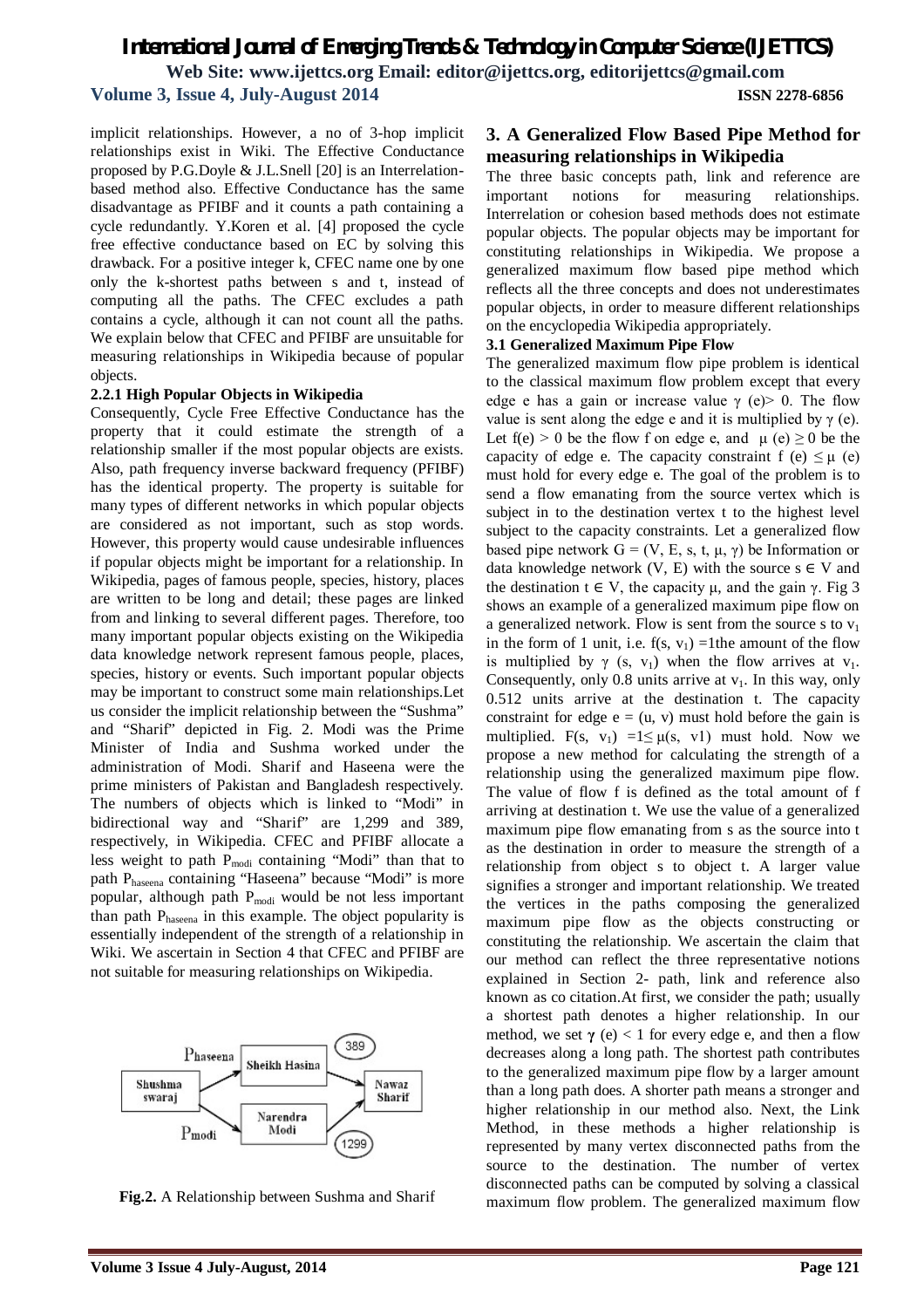pipe problem is a general extension of the classical maximum flow problem. Last one is the reference and also called as co citation at last. A flow emanates from the source into the destination and the flow uses an edge whose direction is opposite that from the source to the destination. We require using both of the directions to estimate the reference or co citation of two objects. We had considered the relationship between two objects s and t in the network presented in Fig. 4a. Object u is co-cited by s and t. This reference or co citation is represented by two edges (s, u) and (t, u). Unless we reverse the direction of the edge (t, u) to (u, t), we were unable to send a flow from s to t along the two edges. Therefore, we construct a doubled network by adding to every original edge in G a reversed edge whose direction is opposite to the original one. For example, Fig. 4b depicts the doubled network for the network presented in Fig. 4a. We present the definition of a doubled network.

### **3.2 Using a Gain or Growth Function for Wikipedia Network**

In order to verify the growth function, we first consider what types of explicit relationships are important in constructing an implicit relationship. For example, suppose an Indian politician  $I_0$  is trying to send a message to a Pakistan politician  $P_0$  in the real life.  $I_0$  has no explicit relationship to  $P_0$ , and another Indian politician  $I_1$  and a Bangladesh politician  $B_0$  have respective explicit relationships to  $P_0$ . In this case,  $I_0$  would tend to ask  $I_1$ , rather than  $B_0$ , to help transferring the message to  $P_0$ . I<sub>0</sub> could contact  $I_1$  easily compared to  $P_0$  because  $I_0$  and  $I_1$ belong to the same group Indian politician. Then we regard the explicit-relationship between  $I_1$  and  $P_0$  as primarily important in constructing the relationship between  $I_0$  and  $P_0$ . For the example depicted in Fig. 2, "Sushma" would send a message to "Sharif" through "Modi" rather than "Hasina," a Bangladesh politician. Let a "group" be a set of similar or related objects, such as Indian politicians, or Pakistan politicians. We embrace the following 3 assumptions, based on the conversation above, for investigating an implicit relationship between object sin group S (source) and object t in group T (destination).

- 1.Explicit relationships between an object in S and an object in T are primarily important, such as that between "Modi" and "Sharif" in the example above.
- 2.Explicit relationships between objects in S or objects in T are secondarily important, such as that between "Sushma" and "Modi" in the example.
- 3.Explicit relationships connecting objects in other groups rather than S and T are unimportant, such as that connecting "Sushma" and "Hasina" in the example.

We have noticed a no of relationships in Wikipedia they including the Explicit and implicit relation ships and these suppositions have been correct in most of the cases. We will determine that these suppositions are very effective in measuring various relationships on Wikipedia in Section

5.3 through our experiments. Implicit relationships constructed of many important explicit relationships are very strong. In a generalized max flow pipe problem, a path comprise of edges with enormous gains can contribute to the value of a flow. Therefore, we assign a higher gain to edges denoting very important explicit relationships to measure relationships which are highly related to objects. In order to understand such a increase or gain assignment, we need to construct several groups of objects in Wikipedia. In Wikipedia, every page corresponding to an object belongs to at least one category. For example, the Pakistan politician "Sharif" belongs to the category Members of the Pakistan. Now, a group can be defined as the pages belonging to a same category. Mainly the categories can not be used as groups directly because the category structure of Wiki is too fractionalized. We combined the related various categories as groups at below.

### **3.2.1 The Relevant Category Grouping**

A category c<sub>i</sub> representing a concept might have descendant categories each representing its sub concept. We should aggregate  $c_i$  and its descendant categories as a group for c<sup>i</sup> . However, a part of descendant categories do not represent sub concepts of one denoted by  $c_i$ . For a good example, The War category is a successor category of the Indian category. Such irrelevant inheritor categories should be excluded from the group for  $c_i$ . We have observed that most of the irrelevant descendant categories of  $c_i$  are not direct children of  $c_i$ , and such categories are usually linked from more than three categories other than kin-categories related to c<sub>i</sub>. Then we had decided to build a category group for a specified category  $c_i$  in the following way. For category  $c_i$  of Wiki, let  $A(c_i)$  be the set of sibling categories of c<sub>i</sub>, parent categories of c<sub>i</sub>, grandparent categories of c<sup>i</sup> , and brother categories of the parents or the grandparents.Categories in A(ci) are represented by trapezoids in Fig. 5. Let  $D(c_i)$  be the set of successor categories of c<sub>i</sub>, mainly which are illustrated by triangles in the Fig. 5. We regard  $A(c_i) \cup D(c_i) \cup \{c_i\}$  is the set of kin categories of c<sub>i</sub>. Categories other than the kin categories are represented by stars in Fig. 5. We then regard a category in  $D(c_i)$  as an irrelevant descendant if the category is not a child of  $c_i$  and is linked from more than three categories other than the kin categories of  $c_i$ . Irrelevant descendants are depicted by filled triangles in Fig. 5. Let  $D^{(c)}(c_i)$  be a subset of  $D(c_i)$ , which is obtained by removing the irrelevant descendants from  $D(c_i)$ . Then, we define  $D'$  (c<sub>i</sub>)  $\cup$  {c<sub>i</sub>} as the category group for c<sub>i</sub>.

### **3.2.2 The Gain or Increase Function**

At first we suggest or propose the increase function for the encyclopedia, Wiki. At first, consider a relationship between two different objects s and t, we construct two different sets S and T of objects that related to the same groups as s and t belongs to respectively in the following way. At first, we enumerate a set  $C_s$  of categories to which s relates. Similar way, we specify a set  $C_t$  for t.In Wiki, a page is allocated to several different categories. It is easy to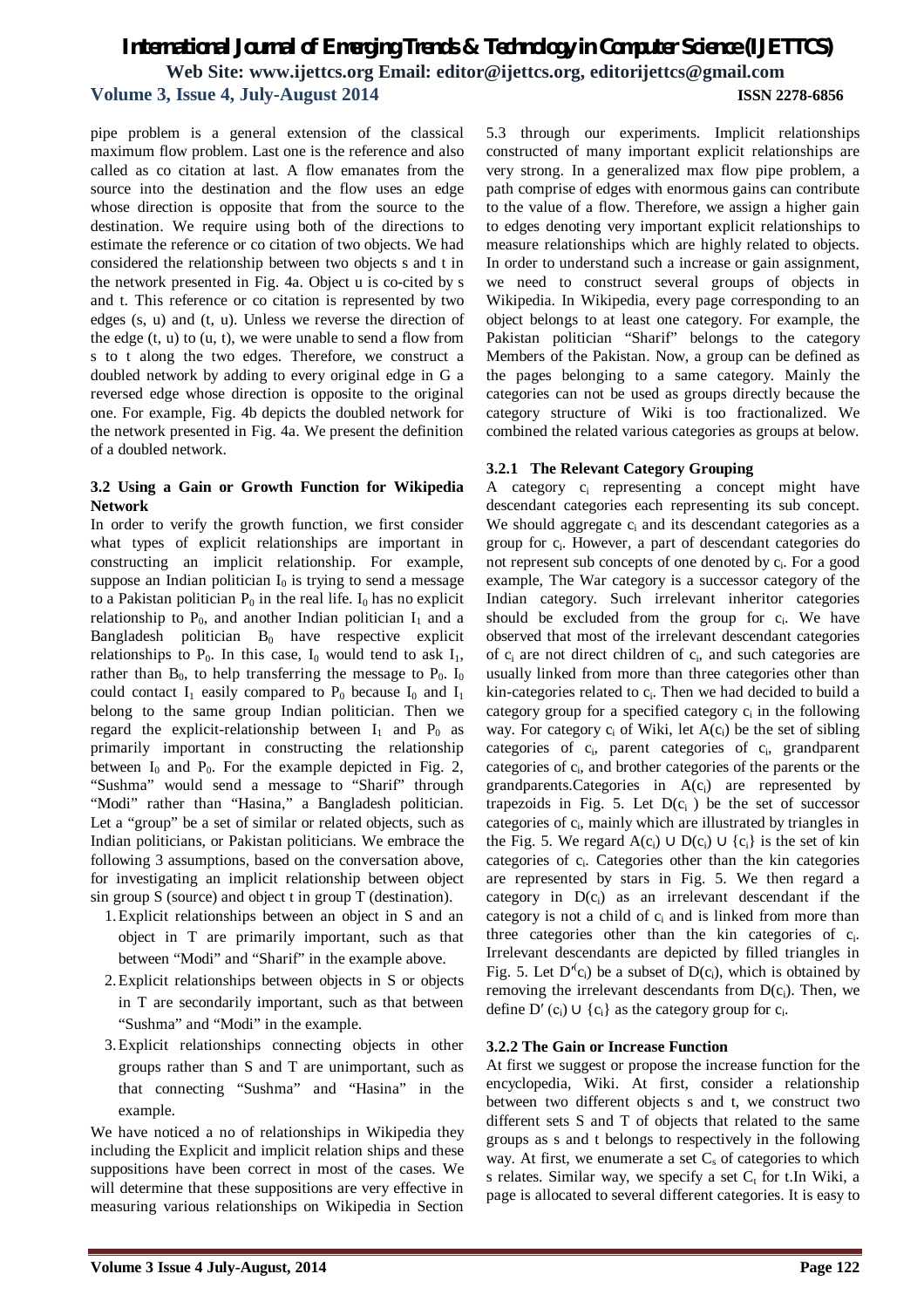use all the categories assigned to s or t as  $C_s$  or  $C_t$ respectively.



**Fig. 6.** Gain function

However, many categories contain too many unrelated pages. For example, the category "Alive people" for page "Narendra Modi" contains many people totally unrelated to each other. Such categories are not suitable for grouping different and high related objects. We can assume that such categories are manually deleted from  $C_s$  or  $C_t$ . In the previous experiments, we determine that using the assumption improves the correctness of our method slightly. Automatically it is possible to ascertain categories for pages which are alternative by using the query domain detection method proposed by the M.Nakatani et al. [21]. We then build a category group for every category in  $C_s$ . The set S for s consists of objects belonging to any category in the category groups for  $C_s$ . Similarly, we attain the set  $T$ for t.The assumptions conferred in the beginning of this section can be formalized using  $S$  and  $T$ . The edges  $(u, v)$ such that  $u \in S \land v \in T$  or  $u \in T \land v \in S$  are the edges representing primarily important explicit relationships. The edges which represent the secondarily very important explicit relationships are inside S or T and the edges representing unimportant explicit relationships are outside S and T. Fig. 7 illustrates the three kinds of edges and reveals that edges distant from primarily important edges are not important. Then, we allocate the increase value or gain for an edge  $e=(u, v)$  depending on a distance function d(e), defined as follows: if  $u \in S \land v \in T$  or  $u \in T \land v$  $\in S$ , then d(e)= 0; if  $u \in S \land v \in S$  or  $u \in T \land v \in T$ , then  $d(e) = 1$ ; otherwise,  $d(e)$  is set to 1 plus the number of edges, including e itself, in the shortest path from e to arbitrary vertex in S or T , computed by ignoring the directions of edges. Fig.6 represents the definition of d(e). The gain function for edge e depending on d(e) is shown with two parameters  $\alpha$  and  $\beta$  asy (e) =  $\alpha \ast \beta^{d(e)}$ , 0 <  $\alpha$  < 1&  $0 < \beta \leq 1$ , The opposite increase or gain function is denoted with parameter as rev (e) =  $\lambda$  x  $\gamma$  (e),  $0 \le \lambda \le 1$ . If the value of  $α$  is preset, a slighter  $β$  produces greater differences between the gains for edges representing mainly important explicit relationships and those for other edges.  $\lambda$  is used to adjust the importance of a reversed edge. We conduct experiments to ascertain  $\alpha$ , β and λ in Section 5.3.

### **3.3 The Proposed Method Summary**

We condense our method for calculating a relationship from source s to destination t as follows:

- (i) Construct a generalized network  $G = (V, E, s, t, \mu, \gamma)$ containing s and t from Wikipedia, by determining the parameters  $\alpha$  and  $\beta$ . First we fix the capacity of every edge to 1.
- (ii) Determine the parameter explained in section 3.2 for reversed edge gain rev for G, and construct the doubled network  $G_{rev}$  of G for rev.
- (iii) Compute a generalized maximum pipe flow g in G<sub>rev</sub>.
- (iv) Let deg (o) indicates the number of objects which are connected from or to object o in Wiki.

Outputting the value of the exact flow divided by

 $\sqrt{\phantom{a}}$  deg(s) \*deg (t) as the strength of the relationship.

(v) As those constructing the relationship, by outputting many paths contributing to the correct flow.

Computation on a large network is practically impossible. As discussed in [6], [16], only a part of the network is significant for measuring a relationship. For Wikipedia, we construct G at step 1 using pages and links within at most k hop links from source or destination in Wiki. By observing carefully the pages in Wikipedia exposed that several paths composed of three links are interesting for understanding a relationship. We are able to recognize some important paths comprised of four links between objects. Additionally, in initial experiments, we constructed G using three and four hop- links, individually and attaining the ranking according to the high strength of relationships calculated by our method. The ranking attained using four hop-links is almost identical to that obtained using three hop-links. Therefore, we set  $k = 3$  at step 1.Our method can be applied to both directed network and undirected network. For an undirected network, we set  $\lambda$  = 1 to use both directions of an edge equally. We construct the generalized network G for s and t using pages and links within at most 3 hop-links from s or t in Wikipedia. G becomes large if deg(s) or deg (t) is large, and vice versa. The size of G affects the value of the generalized maximum pipe flow and the value becomes high if the size is extended or large. The value of the flow becomes high or large if deg(s) or deg (t) is high. The high strength of the relationship between source s and destination t is expected to be non dependent of deg(s) and deg (t). Therefore, we decide to divide the value of the flow by function  $D(s, t) = \sqrt{\phantom{a}} \deg(s)$   $\ast$  deg (t) at step 4. We also tried several other functions such as  $D'(s, t) = deg(s)$  $\ast$  deg (t) or D''(s, t) = log (deg(s)  $\ast$ deg (t)).In the initial experiments, we have observed that  $D(s, t)$  performs the best among all other functions, because D(s, t) represents the effect of the size of G on the value of the flow more closely than D' or D" does. Instead of D if we use D', then the value of D′ excessively dominates the strength of a relationship, because the value raises much faster according to the increase of deg(s) and deg(t) than the effect of the size G does; on the other hand, the value of D′ ′ is too low to indicate the effect. In order to create a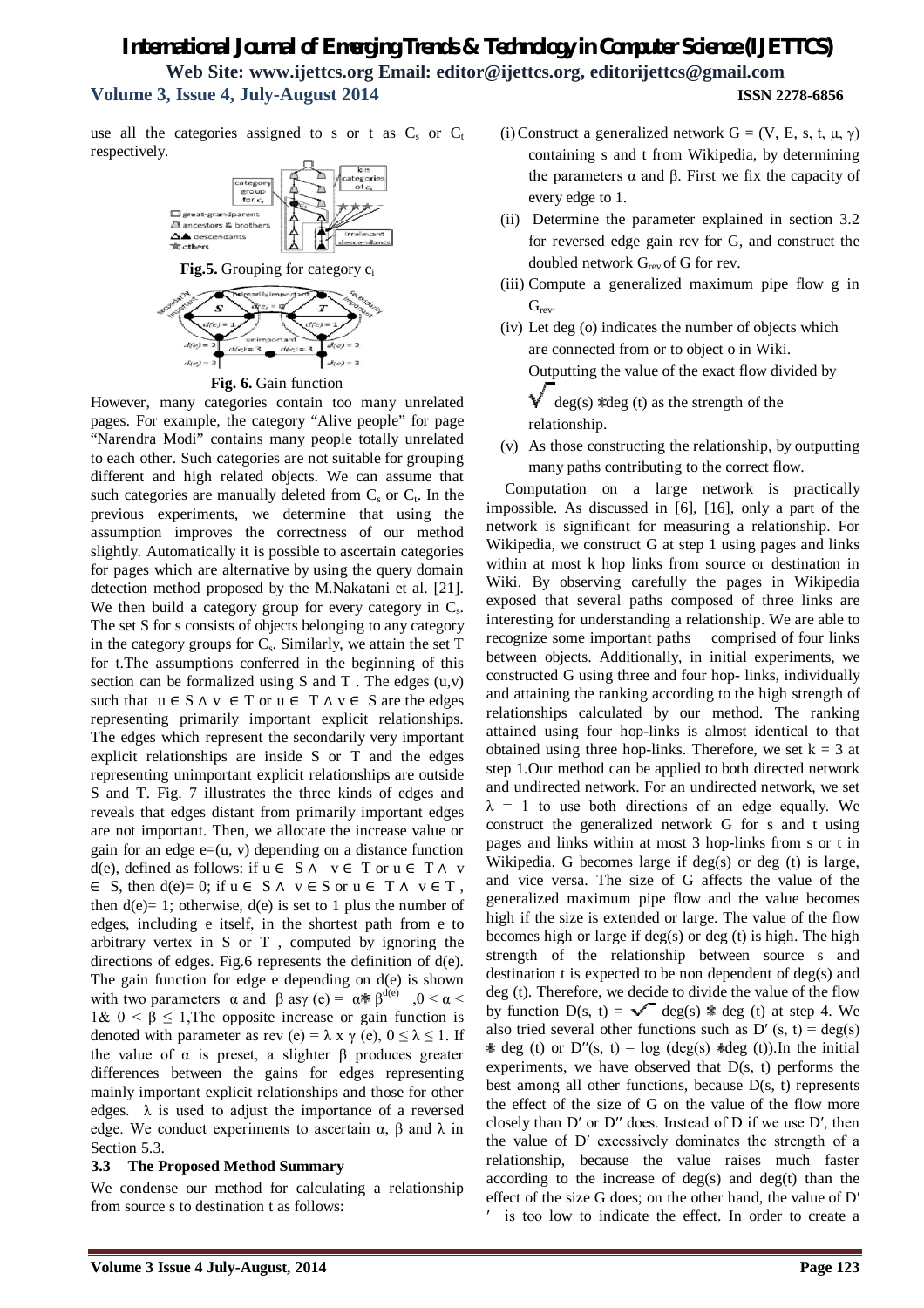ranking according to the high intensity of relationships from a fixed source s to several destinations t's, we calculate the intensity of relationships by dividing the value of a flow by  $\sqrt{\deg}$  (t), because estimating deg(s) does not affect the ranking.

### **4. Mining Elucidate Objects**

Mining Elucidate objects is the popular way to identify proper relationships between objects. The Elucidate objects are the main objects which constructs a strong relationship between couple of objects in the encyclopedia, namely the Wikipedia. Our proposed method outputs the topmost- k paths, say topmost-25 paths , for each and every relationship, primarily contributing to the generalized maximum pipe flow, that is, paths along which a large amount of the flow is sent. We discovered several examples in which elucidate objects are very interesting and meaningful for explaining higher and strongest relationships. Let we present one of these examples to show the possibility of elucidate objects for understanding various relationships.Fig.7 shows five paths (A) to (E) contributing to the flow emanating from "Hinduism" into the "India." Hinduism originated from India and spread all over India as well as some places in the world. The Northern part of India in path (A) is a large geographic region of the India. Many Hindu saints from all over India and as well as from Asia are living in the region, and Hinduism is their primary religion. Rajinikanth in path (B) is a famous Indian actor as well as a Super star and practicing Yoga related to Hinduism. Iskcon is the famous Organization related to lord Krishna and in path (C) its head quarters is located at mayapur in the West Bengal State of India. Path (D) exists probably because many Hindu Naga saints from India as well as from some parts of the world are live in the region of Himalayas. Path (E) exists because the rate of Pilgrims and devotees in Tirumala is the highest among all the temples in India and too many temples exist there. By observing the above fig 7 we can recognize the five paths are helpful for us to understand the correct relationship between Hinduism and India.



**Fig. 7** Explaining the relationship between Hinduism and India

The methods proposed by Koren et al. [6] visualize a sub graph for explaining a relationship. However, their sub graphs tend to be complex. Hence a user still must investigate important paths in the sub graph to understand the different relationships and it is very easy for a user to understand a relationship which are explained by simple paths rather than a complex sub graph. As future work, we plan to utilize elucidatory objects to develop a system for

explaining relationships.

### **5. Calculations and Experiments**

In this section, we report experimental results. For this, we first match the rankings according to the high strength of relationships acquired by our method with those attained by PFIBF, CFEC, GSD and THT using human based ranking subjects in Section 5.2. Then the effects of changing the parameters of the increase or gain function are estimated in Section 5.4. We compare our method with other methods using the WordSim353 test collection [22]. In contrast to other methods, our method can output objects and paths establishing a relation. We also test such objects and paths are interesting to understand the high relationship.

#### **5.1 Data Set and Environment**

We perform experiments on a Indian Wikipedia data set (12080519 snapshot). 17,310,858 links appear in all of the related and unrelated pages. Delete pages that are not related to objects, such as each year, day, category, person list. Finally, we obtain 8,504,720 remaining links. We use the rounded primal-dual algorithm [6] to compute an approximately maximum generalized pipe flow. For given approximation parameter  $0 < \alpha < 1$ , the algorithm outputs

| <b>TABLE 1</b>                       |
|--------------------------------------|
| Rankings of Countries for Population |

| Ranking | Statistics-       | Ours3 hop  | <b>CSD</b>         | PFIBF2             | CFEC 3 hop k=1000 |                    |                    |                    | THT 3 hop          |
|---------|-------------------|------------|--------------------|--------------------|-------------------|--------------------|--------------------|--------------------|--------------------|
|         | based             |            |                    | hop                | <sup>o</sup>      | Og                 | dl                 | dg                 | Lmax=3             |
|         | China             | Bangladesh | Vietnam            | Brazil             | Indonesia         | Indonesia          | Brazil             | Brazil             | <b>Philippines</b> |
|         |                   |            |                    |                    |                   |                    |                    |                    |                    |
|         | India             | China      | Brazil             | Indonesia          | Mexico            | Mexico             | Iran               | Iran               | <b>Brazil</b>      |
|         | US                | India      | Indonesia          | Vietnam            | Vietnam           | Vietnam            | Vietnam            | Vietnam            | Malaysia           |
|         | Indonesia         | Indonesia  | Mexico             | Bangladesh         | Brazil            | Brazil             | Indonesia          | Indonesia          | Vietnam            |
| 5       | Brazil            | China      | Iran               | Russia             | Argentina         | Argentina          | Ethiopia           | <b>Philippines</b> | Indonesia          |
| b       | Pakistan          | Colombia   | Colombia           | Iran               | Russia            | Colombia           | <b>Philippines</b> | Germany            | Ethiopia           |
|         | Nigeria           | Mexico     | <b>Philippines</b> | Argentina          | Colombia          | <b>Philippines</b> | Mexico             | Mexico             | Thailand           |
| 8       | <b>Bangladeth</b> | Turkey     | Kenya              | Romania            | Philippines       | Egypt              | Germany            | Malaysia           | Mexico             |
| 9       | Russia            | Brazil     | Algeria            | Colombia           | Iran              | Russia             | Malaysia           | Egypt              | Iran               |
| 10      | Japan             | Spain      | Hungary            | <b>Philippines</b> | Ethiopia          | Ethiopia           | Argentina          | Ethiopia           | Sweden             |

generalized flow whose value is at least as much  $\alpha$  times as the value of a generalized maximum flow, in O (n<sup>4</sup> $\sqrt{\ }$ m (1-α)<sup>-1</sup> log <sub>2</sub> B) time, where m is the number of edges, n is the number of vertices and  $log_2 B$  is the largest number of bits which is used to store gain value and high capacity. Our program is implemented in Java and performed calculations and experiments on a PC.

#### **5.2 Assessment of Rankings**

Always best calculation of methods measuring different relationships requires human based subjects, as performed in [5], [23], [1]. In this section, we first compare the rankings according to the strengths of relationships obtained by our method, Google Similarity Distance, PFIBF, CFEC and THT with those obtained by human subjects. For our method, we set the increase or gain function with  $\alpha$ = 0:8,  $\beta$ = 0:8 and  $\lambda$ = 0:8, which are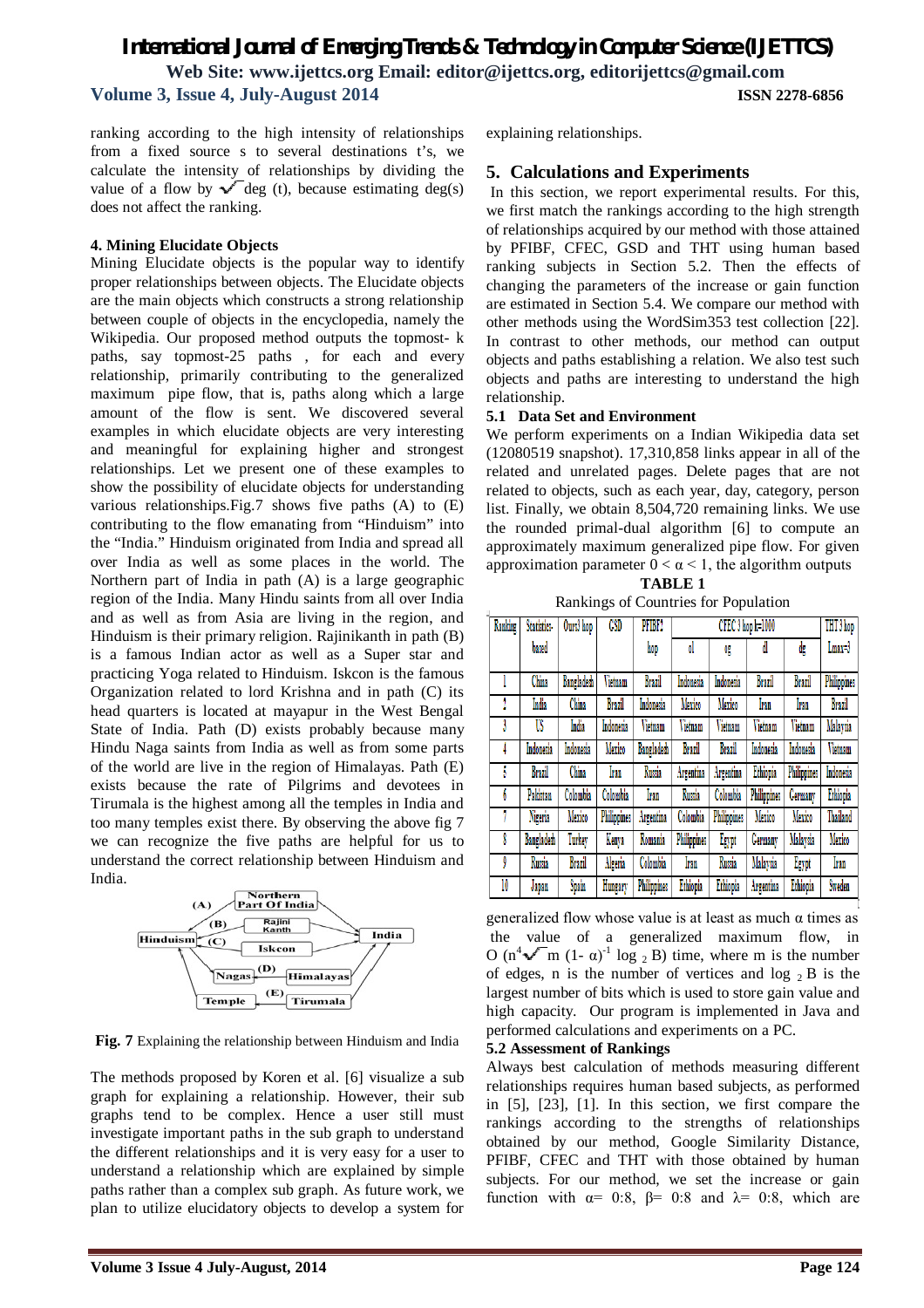determined by the estimation of gain function described in Section 5.4.

#### **5.2.1 Analysis of Relationships between Countries and Population**

For our Experiment, we attain the rankings of the all 195 countries by using every method according to the strengths of their relationships with "Population" and it is very hard to find the truth for calculating these rankings. The Statistical methods for calculating the population of each country could be very helpful in estimating the rankings. We had create a statistics based ranking of the 195 countries according to the scores calculated by (1) using the statistics about population of the countries [24] the relationship between population and a country is not only dependent on its birth and death rates, census data . The statistics based ranking offers an objective way for calculating the rankings acquired by each and every method. In table 1, the top 10 countries in the rankings obtained by each method are presented. Our method yields the most similar ranking to the statistics based ranking; the top 10 countries of both rankings contain countries which would be strongly related to population. Especially, except our method, the two largest Population countries in the world are "Japan" and "Russia" are not ranked in the top 10 by other methods. The population increase or growth rate can be defined as the rate at which the no of different individuals in a population raises in a given time period as a part of the initial population. The population growth rate value refers to the variation in population over a unit period of time, often stated as a percentage of the no of individuals in the population at the starting of that particular time period. This can be written as:

$$
pop\ growth\ rate = \frac{P(t_2) - P(t_1)}{P(t_1)}
$$

Usually, a positive growth rate denotes that the population is rising, while a negative growth ratio denotes the population is falling. A growth ratio belongs to 0 denotes that there were the same number of people at the two times a growth rate may be zero even when there are significant changes in the immigration rates, birth & death rates between the two times. We calculate the accuracy at the top n countries of a ranking, abbreviated to P@n, computed by  $| S_n | /n$  where  $S_n$  is the set of different countries appeared in both the ranking and the statistics based ranking.Fig. 8 depicts P@10, P@20, and P@30 of all rankings. Our method first one is a 3 hop and our method second one is a 2 hop generate the highest accuracy. The accuracy of PFIBF (2 hop) is second highest, although that of path frequency inverse backward frequency (3 hop) is fairly worse. CFEC (2 hop) performs almost the same as cycle free effective conductance (3 hop). There are little differences in the accuracy of every variant of CFEC (3 hop). Therefore, both a doubled network and our gain function are ineffective for CFEC in this experiment. The accuracy of THT is not better than that of CFEC. The correctness of GSD is the worst here. The experimental results presented in Sections 5.2.1 imply that our method is the most suitable one for measuring the

strength of a relationship in Wikipedia. Our method is the only choice for measuring 3-hop implicit relationships.

#### **TABLE 2** Rankings of Famous Persons

| Source           | <b>Destination</b>     | Human  | <b>Ours</b> | <b>GSD</b> | PFIBF   | CFEC 3 hop k=1000 | THT dl 3 hop<br>$Lmax=3$ |         |         |            |
|------------------|------------------------|--------|-------------|------------|---------|-------------------|--------------------------|---------|---------|------------|
|                  |                        |        | 3 hop       |            | 2 hop   | ol                | OF.                      | DI      | dg      |            |
|                  | L.K.Advani             |        |             |            |         |                   |                          |         |         |            |
| <b>Narendra</b>  |                        | 1(9.2) | 1(2.05)     | 2(0.46)    | 1(12.4) | 1(1.02)           | 1(0.98)                  | 1(1.90) | 1(1.79) | 1(2.98550) |
|                  | <b>AB Vajpayee</b>     | 2(8.6) | 2(1.17)     | 3(0.37)    | 2(1.05) | 4(0.22)           | 4[0.23]                  | 2(1.82) | 2(0.98) | 4(2.99890) |
| Modi             | M. Singh               | 3[4,3] | 3(1.10)     | 1(0.56)    | 3 1.02  | 2(0.79)           | 2(0.75)                  | 4(1.10) | 4(0.78) | 3(2.99678) |
|                  | Nawaz sharif           | 4(2.0) | 4(0.79)     | 4(0.22)    | 4(1.00) | 3(0.50)           | 3(0.42)                  | 3(1.15) | 3(0.86) | 2(2.99452) |
| Sonia Gandhi     | Rahul gandhi           | 1(8.5) | 1(2.15)     | 1(0.47)    | 3(1.72) | 1(1.20)           | 1(0.83)                  | 1(1.50) | 1(1.54) | 1(2.98755) |
|                  | P.v.n rao              | 2(6.2) | 2(1.98)     | 3(0.38)    | 2(3.89) | 3(0.30)           | 2(0.68)                  | 3(0.73) | 3(0.87) | 2(2.98980) |
|                  | Sushma Swaraj          | 3(4.4) | 3(0.99)     | 2(0.24)    | 1(7.29) | 2(0.43)           | 4(0.13)                  | 4(0.28) | 4(0.80) | 4(2.99878) |
|                  | M. Singh               | 4(3.1) | 4(0.76)     | 2(0.24)    | 4(1.21) | 4(0.12)           | 3 0.33                   | 2(0.99) | 2(0.98) | 3(2.99492) |
| Barack           | <b>Mitt Romney</b>     | 1(8.0) | 1(1.99)     | 1(0.51)    | 2[8.42] | 1(1.20)           | 1(0.78)                  | 1(2.08) | 1(0.97) | 2(2.99187) |
| Obama            | George Bush            | 2(7.3) | 2(1.19)     | 2(0.32)    | 1(15.1) | 2(0.89)           | 2(0.71)                  | 2(1.14) | 2(0.83) | 3(2.99374) |
|                  | <b>Ben Bernanke</b>    | 3(5,5) | 4(0.87)     | 3(0.21)    | 3(4.27) | 3(0.47)           | 3 0.47                   | 3(0.78) | 3(0.77) | 4(2.99650) |
|                  | D.D.Mckierman          | 4(3.1) | 3(0.99)     | 4(0.12)    | 4(1.90) | 4(0.32)           | 4(0.32)                  | 4(0.15) | 4 0.74  | 1(2.99121) |
| Pranab           | Sonia Gandhi           | 1(8.2) | 1(2.80)     | 2(0.42)    | 1(8.41) | 1(2.33)           | 1(0.80)                  | 1(1.12) | 1(1.49) | 1(2.99112) |
| <b>Mukherjee</b> | M. Singh               | 2(6.4) | 2(1.89)     | 3(0.33)    | 4(1.63) | 3(0.27)           | 2(0.72)                  | 3(0.89) | 3(0.81) | 4(2.99629) |
|                  | George Bush            | 3(5.2) | 3(1.59)     | 4(0.19)    | 3(2.33) | 2(1.89)           | 4(1.10)                  | 4(0.77) | 4(0.78) | 3(2.99432) |
|                  | <b>Hillary clinton</b> | 4 2.5  | 4(0.89)     | 1(0.59)    | 2 4.98  | 4(0.19)           | 3(0.21)                  | 2(1.10) | 2(0.87) | 2(2.99367) |
| Hillary          | <b>Barack Obama</b>    | 1(9.4) | 1(3.46)     | 1(0.39)    | 1(6.07) | 1(1.48)           | 1(1.0)                   | 1(1.91) | 1(1.19) | 1(2.99121) |
| Rodham           | <b>Bill Clinton</b>    | 2(8.1) | 3(1.91)     | 3(0.12)    | 4(1.22) | 4(0.12)           | 4 0.65                   | 4(0.87) | 4(0.81) | 4(2.99598) |
| Clinton          | George Bush            | 3(7.8) | 2(2.30)     | 2(0.24)    | 2 4.12  | 2(0.59)           | 2(0.43)                  | 2(1.29) | 2(0.91) | 2(2.99189) |
|                  | <b>Richard Nixon</b>   | 4(3.5) | 4(1.15)     | 2(0.24)    | 3(2.08) | 3(0.42)           | 3(0.28)                  | 3(1.00) | 3(0.87) | 3(2.99250) |

### **5.3 Relationships between Famous Persons**

At first, we pick out 5 famous Indian and American as source objects from Indian Wikipedia, in order to enable the members to find relationships among the famous persons on Wiki and create suitable rankings. For each source (s), we select four famous persons related to the source as the destination (t) objects. We select only four destinations for each source (s) and for each of the 20 obtained pairs of a source and a destination (t), we compute the strength of the relationship from s to t using PFIBF, CFEC, GSD, THT and our method on the same data set explained in Section 5.1. We attain rankings according to the strengths. We search the web pages in the field of Indian Wikipedia using important keywords of the full names of these famous persons to compute GSD. For PFIBF, edge weight is allocated using the FB weighting method of its own [5]. For CFEC and THT, we implement them in four variants represented by the four symbols. They are ol, og ,dl ,dg.(o1) Compute them on the original network, and set the weight w(e) of every edge e to  $w(e)$ = 1, (og) Compute them on the original network, and set the weight w(e) of every edge e to w(e)=  $\gamma$  (e) using our increase or gain function.(d1) Compute them on the doubled network, and set the weight w(e) of every edge e to  $w(e) = 1$ , (dg) Compute them on the doubled network, set the weight w(e) of every edge e to w(e) =  $\gamma$  (e), and set the weight w( $e_{rev}$ ) of every reversed edge  $e_{rev}$  to w( $e_{rev}$ ) = rev(e), using our increase function. We compute THT for every value  $L_{\text{max}} = 1, 2, 20$  which is the maximum length of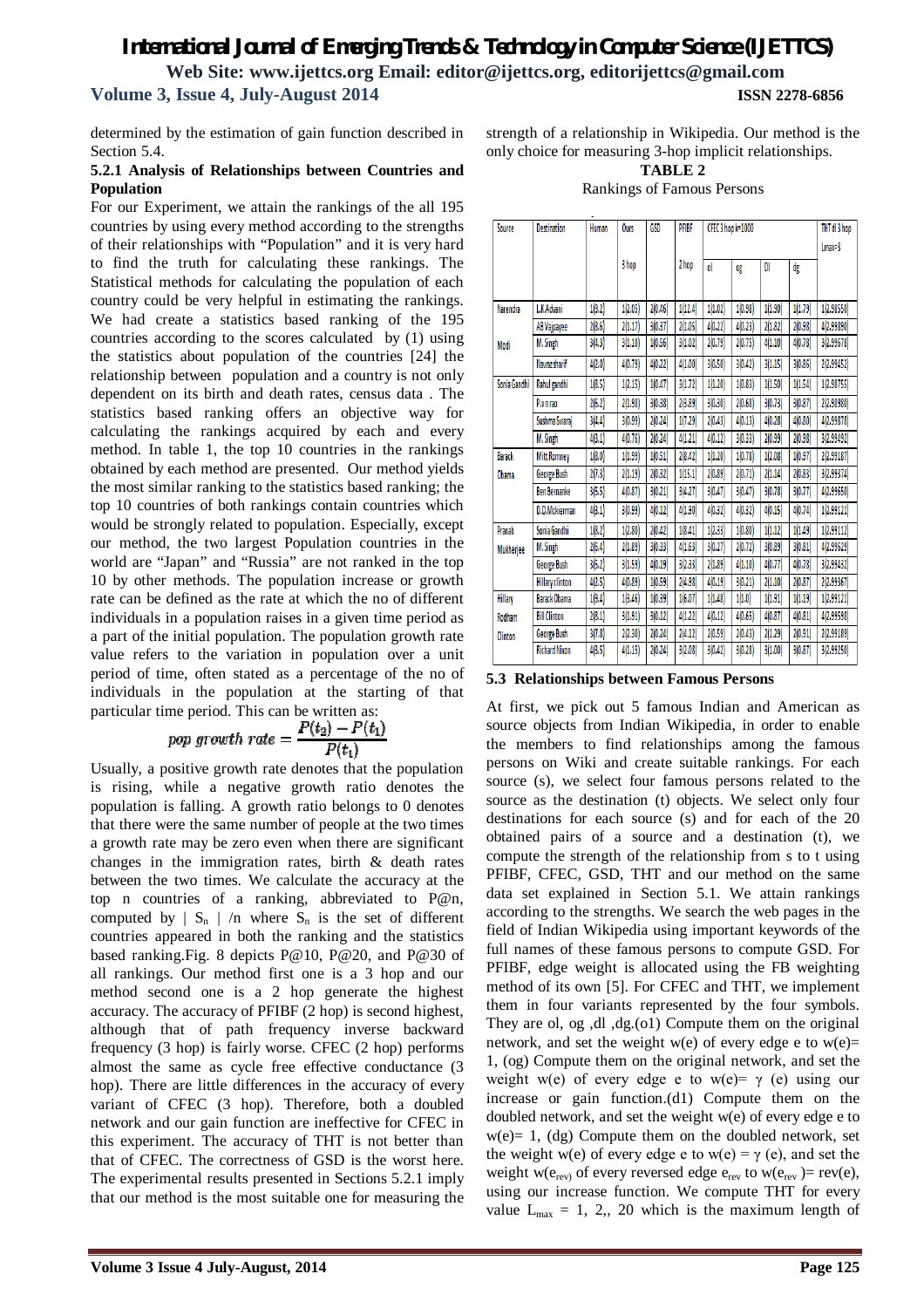paths. The rankings yielded by these Inter-relation methods are compared with those attained by human subjects. For examining each of the 20 relationships, each member read about five Wikipedia pages corresponding to or related to the s and t. Each member gives an integer score between 0 and 10, independently when compared to the others. A larger score represents a stronger relationship. By this we can find the strongest relationship and then we obtain rankings according to the average of the scores given by 5 members. Table 2 displays the rankings for the 5 sources. For each source (s), the ranking and the average score obtained by human subjects are written in the column Human an integer 1 to 4 is assigned as the ranking of the destination (t), a real no in parentheses is the result or score. The ranking and the strength obtained by our method, GSD, PFIBF and the four methods of Cycle free effective conductance and Truncated Hitting Time are written in the column Ours, PFIBF, GSD, CFEC and THT. The k hop written after the name of a method denotes that the method calculates a relationship between source s and destination t on the network constructed using at most k hop links from s and t.

#### **5.4 Assessment of Gain or Increase Function**

In this section, we evaluate the parameters  $\alpha$ , β and λ for our gain function explained in Section 3.2. Let  $\Phi$  (α,  $\beta$ , λ) be the correlation factor, which are averaged for the 20 relationships among famous persons depending on the values of parameters. Then the values of the parameters are set as  $\alpha \in \{ 0.1, 0.2, \ldots, 0.9 \}, \beta \in \{0.1, 0.2, \ldots, 1.0 \}$ and  $\lambda \in \{0, 0.1, \ldots, 1.0\}$ . We compute  $\Phi(\alpha, \beta, \lambda)$  for all the possible 9 x 10 x 11 = 990 combinations of values. Let Þ (α = χ) be the average of Þ (α, β, λ) obtained by the combinations of fixing  $\alpha = \chi$  and varying β and λ. Þ (β=  $\chi$ ) and  $(\lambda = \chi)$  are similarly defined. Table III presents the averages Þ ( $\alpha = \chi$ ), Þ (β=  $\chi$ ), and Þ (λ =  $\chi$ ). The differences between the averages are relatively small when  $\chi$  is large. Therefore, our method is fairly robust against varying parameter values. The greatest average for a fixed  $α$  is  $Þ (α)$  $= 0.9$ ) = 0.920, that for β is Þ (β= 0.8) = 0.913, and that for  $\lambda$  is  $\dot{P}$  ( $\lambda = 1.0$ ) = 0.893. Similar combinations are obtained by evaluating the P@n of the ranking of countries for the 990 combinations of the parameters. We finally choose the combination  $\alpha = 0.8$ ,  $\beta = 0.8$ , and  $\lambda = 0.8$  which produces a medium result among the candidates. We attain the following observations: (1) If  $\beta = 1$ , then the increase or gain function is insensitive to groups, build from the category structure of Wiki as explained in Section 3.2. Þ (β  $= 1$ ) is inferior to the best average. Therefore, the category structure is necessary to our gain function. (2)If  $\lambda = 0$ , then no reversed edges are used for measuring a relationship. Þ ( $\lambda=0$ ) =0.810 is the foulest value in the bottom row. Therefore, reversed edges used for reflecting reference or co-citation is effective in measuring a higher and strongest relationship. Subsequently, the dual network is the best choice for measuring relationships than the original Wikipedia data knowledge network.

### **TABLE 3**

Average Correlation Coefficients with a Fixed Parameter

|                                                                                  |  |  | $0.1$ 0.2 0.3 0.4 0.5 0.6 0.7 0.8 0.9 |  |                                                       |  |
|----------------------------------------------------------------------------------|--|--|---------------------------------------|--|-------------------------------------------------------|--|
| $\overline{\rho}(\alpha = \overline{\lambda})$                                   |  |  |                                       |  | 0.705 0.811 0.855 0.878 0.891 0.901 0.908 0.914 0.920 |  |
| $\overline{D}$ $\overline{S}$ = $\overline{Y}$                                   |  |  |                                       |  | 0.7780.8050.8290.8500.8700.8890.9050.9130.9100.899    |  |
| $\partial (\lambda = x)$ 0.8100.8260.8420.8550.8660.8740.8800.8850.8880.8910.893 |  |  |                                       |  |                                                       |  |

Fig. 8. Accuracy of rankings for Population



### **6. CONCLUSION AND FUTURE WORK**

We have suggested a new method of measuring the strength of a relationship between two different objects on Wikipedia. By using a generalized maximum pipe flow, the three notions path, link and reference or co citation can be reflected in our method. Furthermore, our method estimate objects having high degrees. We have determined that we can obtain a fairly reasonable ranking according to the strength of relationships by our method compared with those by PFIBF [5], [4], CFEC [6], GSD [7], and THT [11]. Particularly, our method is the only choice for measuring 3-hop implicit relationships. Mining Elucidate objects is the popular way to identify correct relationships between objects. The Elucidate objects are the main objects which constructs a strong relationship between a pair of objects, we have also confirmed that elucidate objects are helpful to deeply understand a relationship. Some Future work remains. Elucidate objects constitutes a relationship between different pairs of objects. Evaluation of elucidate objects must be done in quantitatively manner. Though, relationships exist in various types between objects in Data and Knowledge field. Mining elucidate objects in case of various relationships between different objects must be done efficiently. Not only Mining the elucidate objects, we have to understand deeply the relationships exist in Wikipedia by using the elucidate Objects. For this we are developing efficient tools for the purpose of understanding the relationships existing in Wikipedia.

#### **REFERENCES**

- **[1]** K.D. Wayne, "Generalized Maximum Flow Algorithm," PhD dissertation, Cornell Univ., New York, Jan. 1999.
- **[2]** J. Gracia and E. Mena, "Web-Based Measure of Semantic Relatedness," Proc. Ninth Int'l Conf. Web Information Systems Eng. (WISE), pp. 136-150, 2008.
- **[3]** R.K. Ahuja, T.L. Magnanti, and J.B. Orlin, Network Flows: Theory, Algorithms, and Applications. Prentice Hall, 1993.
- **[4]** Y. Koren, S.C. North, and C. Volinsky, "Measuring and Extracting Proximity in Networks," Proc. 12th ACM SIGKDD Int'l Conf. Knowledge Discovery and Data Mining, pp. 245-255, 2006.
- **[5]** M. Ito, K. Nakayama, T. Hara, and S. Nishio, "Association Thesaurus Construction Methods Based on Link Co-Occurrence Analysis for Wikipedia,"